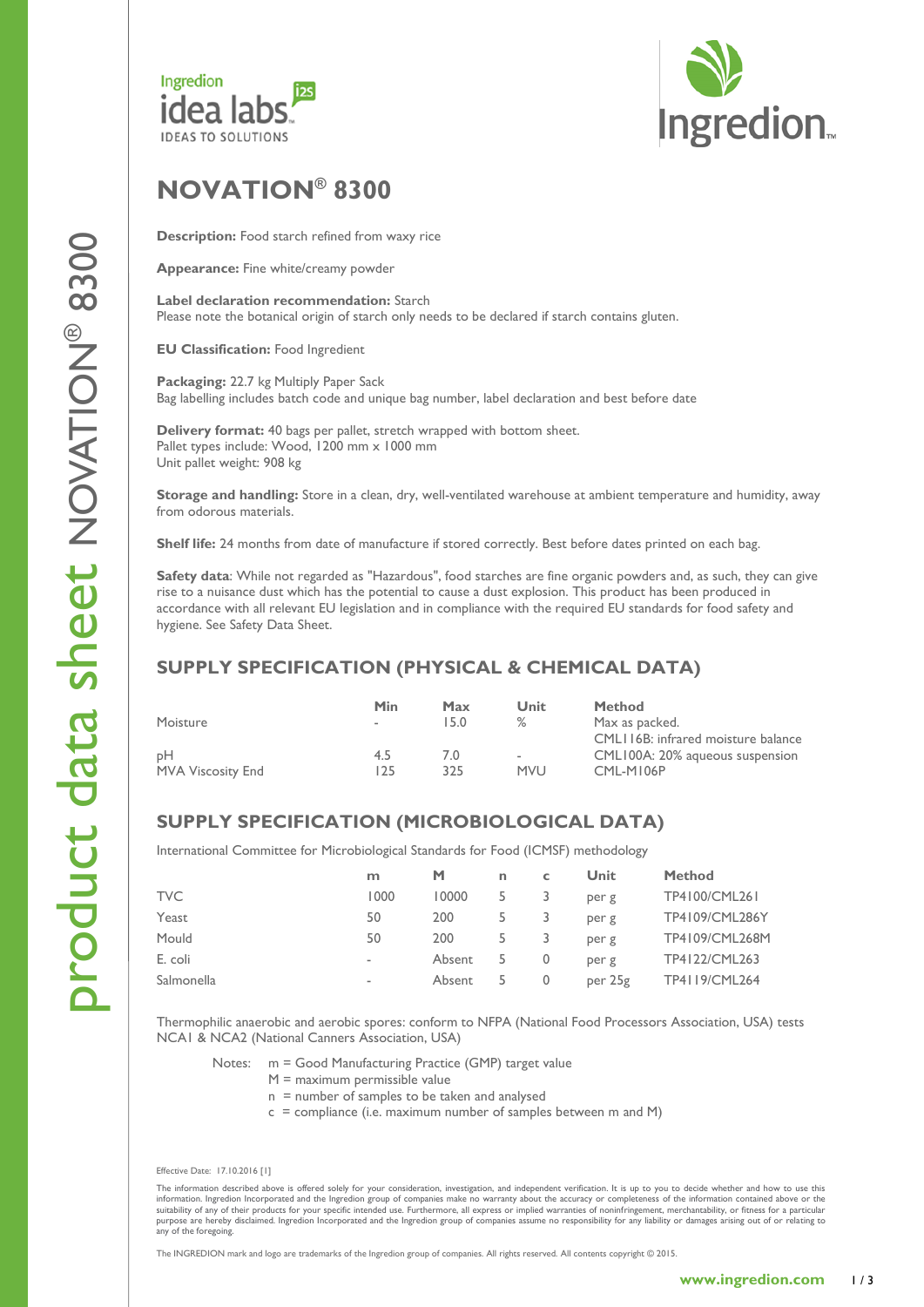



## **TYPICAL DATA \***

|                                   | Value          |                 | Unit        |                       | Method        |                                        |  |
|-----------------------------------|----------------|-----------------|-------------|-----------------------|---------------|----------------------------------------|--|
| Ash                               | 0.5            |                 | $\%$        |                       |               | CMLI13: 575 +/- 25°C                   |  |
| <b>ICMSF Microbiological Data</b> | m              | M               | n           | c                     | Unit          | <b>Method</b>                          |  |
| Enterobacteriacea                 | 10             | 100             | 5           | $\overline{2}$        | per g         | TP4103/CML263                          |  |
| Staph. aureus                     | 20             | 100             | 5           | $\overline{2}$        | per g         | TP4106/CML265                          |  |
| <b>Bacillus cereus</b>            | 20             | 100             | 5           | $\overline{2}$        | per g         | TP4108/CML278                          |  |
| Clostridium perfringens           | $\mathbf{0}$   | 20              | 5           | $\overline{2}$        | per g         | TP4105/CML279                          |  |
| Group D Streptococci              | $\mathbf{0}$   | $\overline{10}$ | 5           | $\overline{2}$        | per g         | TP4107/CML280                          |  |
| <b>Total Mesophilic Anaerobes</b> | $\mathbf{0}$   | 20              | 5           | $\overline{2}$        | per g         | TP4130A/CML274                         |  |
| Listeria Species                  | 20             | 100             | 5           | $\mathbf{I}$          | per 25g       | TP4142B/CML281                         |  |
| Listeria Monocytogenes            |                | Absent          | 5           | $\mathbf{0}$          | per 25g       | TP4121/CML281                          |  |
| <b>Nutritional Data</b>           | Value          |                 | <b>Unit</b> |                       | <b>Method</b> |                                        |  |
| Energy                            |                | 1530 / 360      |             | kJ / kcal per 100 g   |               | Regulation (EU) 1169/2011              |  |
| Fat                               |                | max 0.15        |             | g / 100 g dry basis   |               | <b>CCI4 Extraction</b>                 |  |
| of which saturates                |                | max 0.1         |             | g / 100 g dry basis   |               |                                        |  |
| Carbohydrate                      |                | min 97          |             | $g / 100 g$ dry basis |               | Calculation                            |  |
| of which sugars                   | $\mathbf{0}$   |                 |             | g / 100 g dry basis   |               | Calculation                            |  |
| of which starch                   |                | min 97          |             | g / 100 g dry basis   |               | Own Analysis                           |  |
| Fibre                             | $\mathbf{0}$   |                 |             | g / 100 g             |               | According to Regulation (EC) 1169/2011 |  |
| Protein                           |                | max 0.5         |             | g / 100 g dry basis   |               |                                        |  |
| Salt                              | < 500          |                 |             | mg / 100 g            |               |                                        |  |
| <b>Minerals</b>                   | Value          |                 | <b>Unit</b> |                       | <b>Method</b> |                                        |  |
| Calcium                           | 5              |                 |             | mg / 100 g dry basis  |               | F.E.S/A.A.S                            |  |
| Magnesium                         | $\overline{2}$ |                 |             | mg / 100 g dry basis  |               | F.E.S/A.A.S                            |  |
| Iron                              | 0.1            |                 |             | mg / 100 g dry basis  |               | F.E.S/A.A.S                            |  |
| Potassium                         | < 0.1          |                 |             | mg / 100 g dry basis  |               | F.E.S/A.A.S                            |  |
| <b>Heavy Metals</b>               | Value          |                 | Unit        |                       | <b>Method</b> |                                        |  |
| <b>Total Heavy Metals</b>         | 10             |                 | mg/kg       |                       | Survey        |                                        |  |
| Arsenic                           | L              |                 |             | mg/kg                 |               | Survey                                 |  |
| Lead                              | L              |                 |             | mg/kg                 |               | Survey                                 |  |
| Cadmium                           | 0.1            |                 |             | mg/kg                 |               | Survey                                 |  |
| Mercury                           | 0.05           |                 |             | mg/kg                 |               | Survey                                 |  |
|                                   |                |                 |             |                       |               |                                        |  |

\* While this information is typical of the product it should not be considered a specification

Effective Date: 17.10.2016 [1]

The information described above is offered solely for your consideration, investigation, and independent verification. It is up to you to decide whether and how to use this information. In the information of the informatio any of the foregoing.

The INGREDION mark and logo are trademarks of the Ingredion group of companies. All rights reserved. All contents copyright © 201 5 .

2 / 3